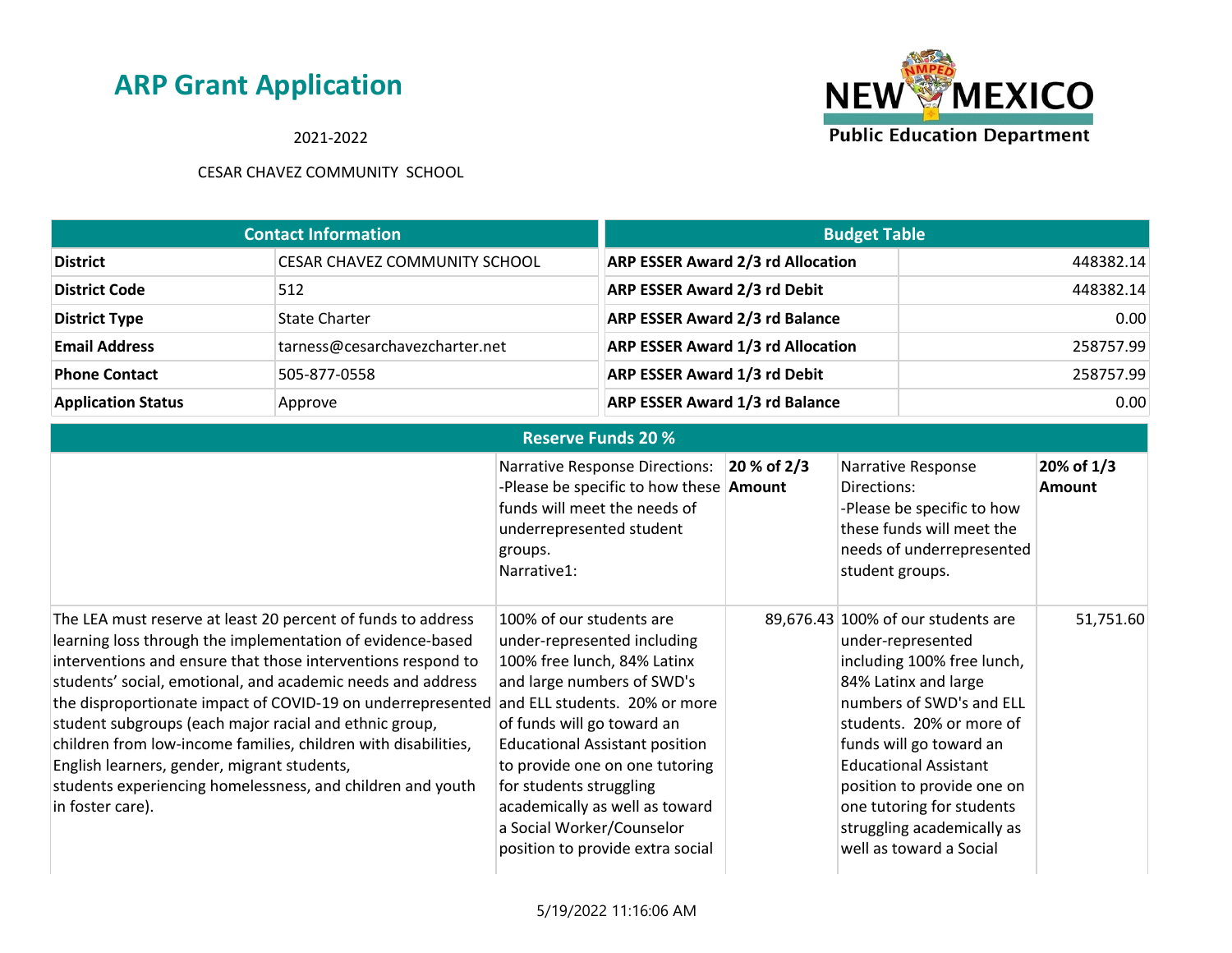2021-2022

#### CESAR CHAVEZ COMMUNITY SCHOOL

emotional support. Students who need extra emotional support are identified through IEP's, staff, parent, or student referrals, discipline referrals, school-wide survey and by request. As per researched based best practice, our Tutoring is conducted at school (Zoom), during school hours, and scheduled daily for at least 30 minutes each Our tutoring is conducted by teachers and professional Educational Assistants who are well trained and supervised. CCCS's tutoring model is based off of research by Brown University: https://annenberg.brown.edu/s ites/default/files/EdResearch\_f or\_Recovery\_Design\_Principles \_1.pdf https://ies.ed.gov/ncee/edlabs/ regions/west/Blogs/Details/34 "Findings revealed the essence of academic

motivation—namely, the importance of relationships in nurturing such motivation.



Worker/Counselor position to provide extra social emotional support. As per researched based best practice, our Tutoring is conducted at school (Zoom), during school hours, and scheduled daily for at least 30 minutes each. Our tutoring is conducted by teachers and professional Educational Assistants who are well trained and supervised. https://ies.ed.gov/ncee/edl

abs/regions/west/Blogs/De tails/34

"Findings revealed the essence of academic motivation—namely, the importance of relationships in nurturing such motivation. Implications highlight caring relationships as a key factor, fostered through dropout prevention programs that use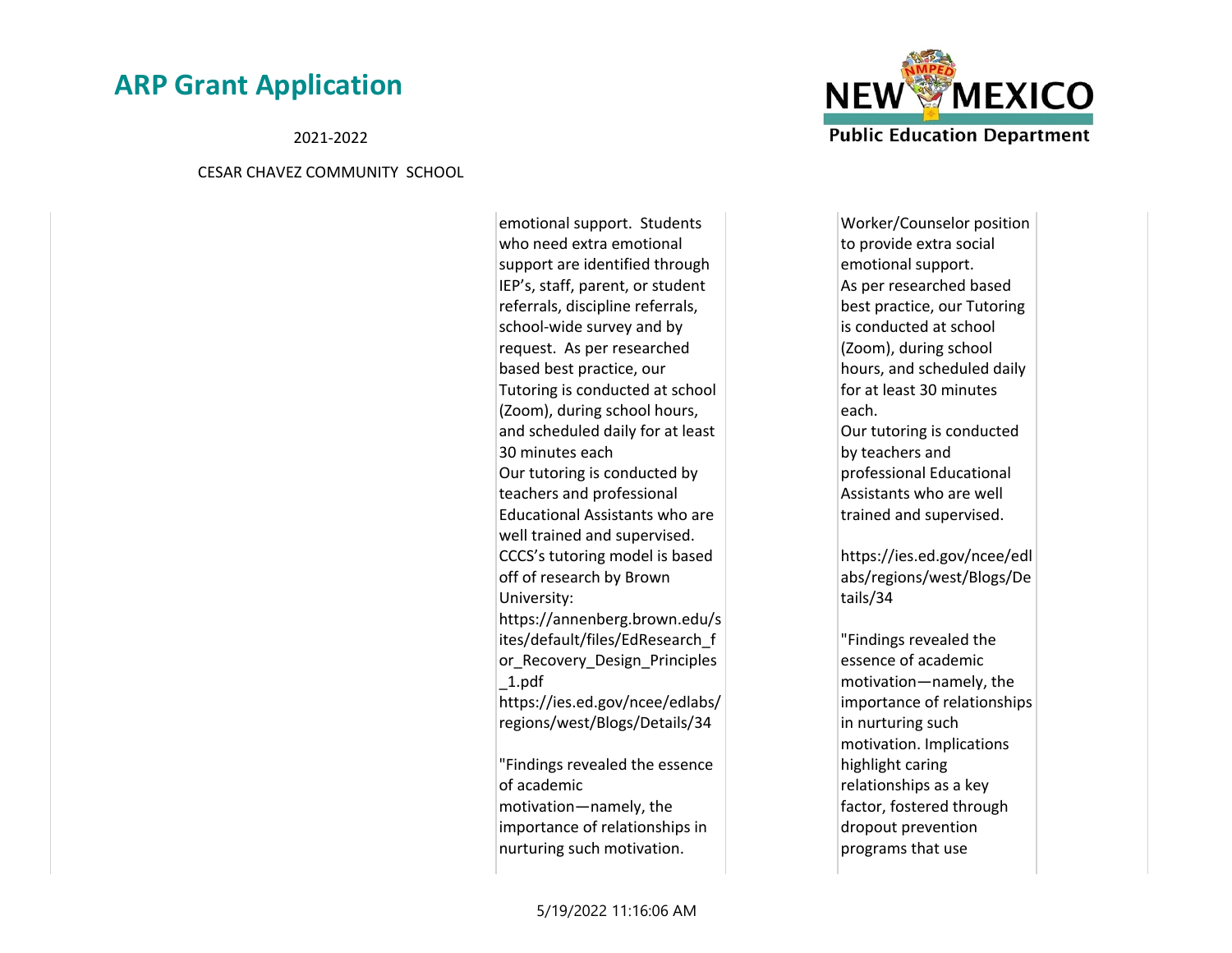2021-2022

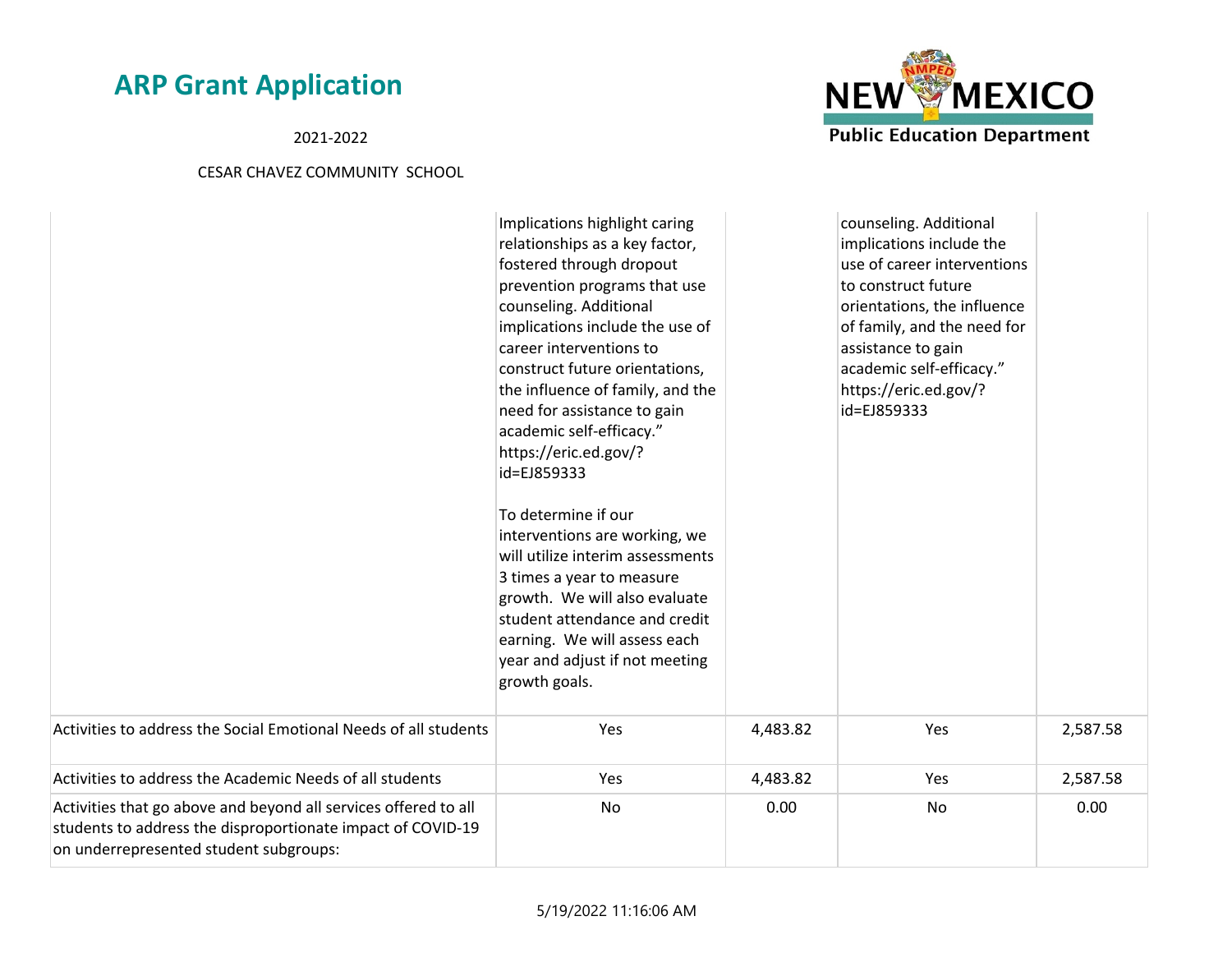#### 2021-2022



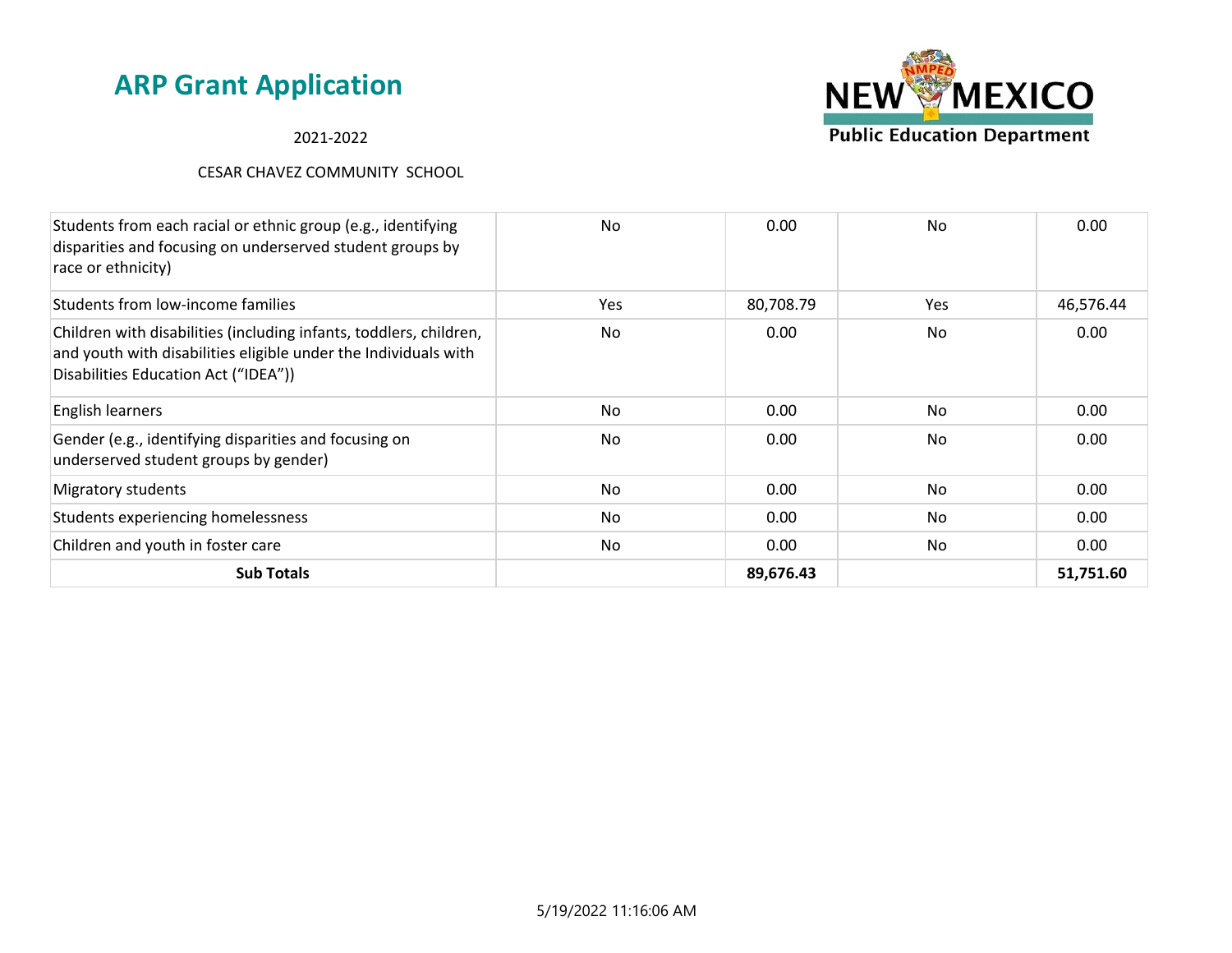2021-2022



| <b>Additional Reserve Funds (Optional)</b>                                                                                                                                                                                                                                                                                                                                                                                                                                                                                                                                                  |                                                                                                                                                                                                       |      |                                                                                                |      |
|---------------------------------------------------------------------------------------------------------------------------------------------------------------------------------------------------------------------------------------------------------------------------------------------------------------------------------------------------------------------------------------------------------------------------------------------------------------------------------------------------------------------------------------------------------------------------------------------|-------------------------------------------------------------------------------------------------------------------------------------------------------------------------------------------------------|------|------------------------------------------------------------------------------------------------|------|
|                                                                                                                                                                                                                                                                                                                                                                                                                                                                                                                                                                                             | <b>Narrative Response Directions:</b><br>-Please be specific to how these funds will meet -Please be specific to how these funds will<br>the needs of underrepresented student groups.<br>Narrative1: |      | <b>Narrative Response Directions:</b><br>meet the needs of underrepresented<br>student groups. |      |
| Funds above and beyond the 20 percent minimum of funds to<br>address learning loss through the implementation of evidence-<br>based interventions and ensure that those interventions<br>respond to students' social, emotional, and academic needs<br>and address the disproportionate impact of COVID-19 on<br>underrepresented student subgroups (each major racial and<br>ethnic group, children from low-income families, children with<br>disabilities, English learners, gender, migrant students,<br>students experiencing homelessness, and children and youth<br>in foster care). |                                                                                                                                                                                                       |      |                                                                                                |      |
| Activities to address the Social Emotional Needs of all students                                                                                                                                                                                                                                                                                                                                                                                                                                                                                                                            | <b>No</b>                                                                                                                                                                                             | 0.00 | <b>No</b>                                                                                      | 0.00 |
| Activities to address the Academic Needs of all students                                                                                                                                                                                                                                                                                                                                                                                                                                                                                                                                    | No                                                                                                                                                                                                    | 0.00 | No                                                                                             | 0.00 |
| Activities that go above and beyond all services offered to all<br>students to address the disproportionate impact of COVID-19<br>on underrepresented student subgroups:                                                                                                                                                                                                                                                                                                                                                                                                                    | <b>No</b>                                                                                                                                                                                             | 0.00 | <b>No</b>                                                                                      | 0.00 |
| Students from each racial or ethnic group (e.g., identifying<br>disparities and focusing on underserved student groups by<br>race or ethnicity)                                                                                                                                                                                                                                                                                                                                                                                                                                             | No                                                                                                                                                                                                    | 0.00 | No                                                                                             | 0.00 |
| Students from low-income families                                                                                                                                                                                                                                                                                                                                                                                                                                                                                                                                                           | No                                                                                                                                                                                                    | 0.00 | No                                                                                             | 0.00 |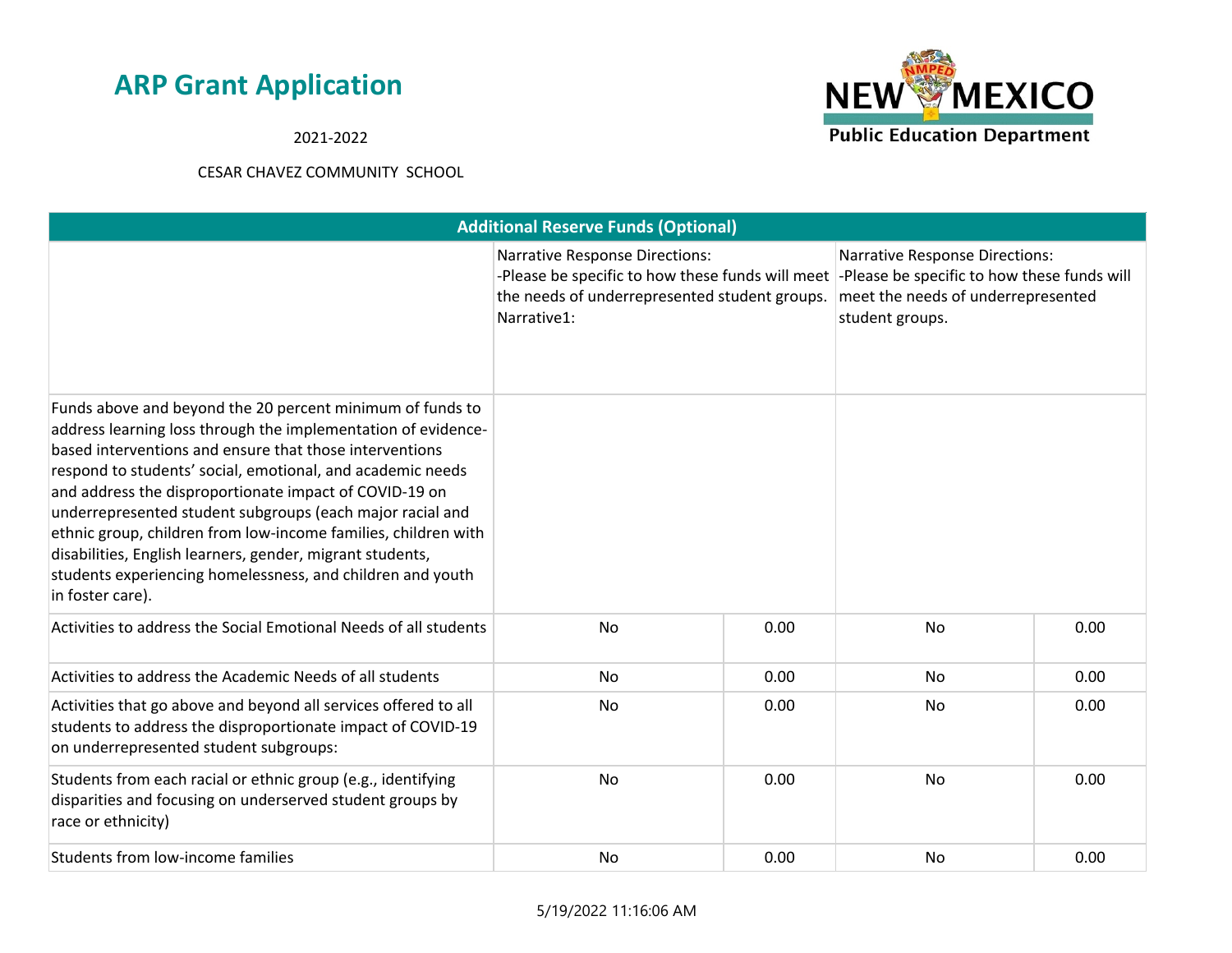2021-2022

### CESAR CHAVEZ COMMUNITY SCHOOL



#### **Activities to Address Needs**

**Descriptions for all narrative responses below must describe how interventions to address the academic impact of lost instructional time, will respond to the academic, social, emotional, and mental health needs of all students, and particularly those students disproportionately impacted by the COVID-19 pandemic, including students from low-income families, students of color, English learners, children with disabilities, students experiencing homelessness, children and youth in foster care, and migratory students.**

| Funds may be used for a wide<br>range of activities to address<br>needs arising from the<br>coronavirus<br>pandemic, including any<br>activity authorized by the<br>following Acts. | 2/3 Amount Allocations |               | 1/3 Amount Allocations |               |
|-------------------------------------------------------------------------------------------------------------------------------------------------------------------------------------|------------------------|---------------|------------------------|---------------|
|                                                                                                                                                                                     | <b>Narrative</b>       | <b>Amount</b> | <b>Narrative</b>       | <b>Amount</b> |
| <b>Elementary and Secondary</b><br><b>Education Act (ESEA)</b>                                                                                                                      |                        | 0.00          |                        | 0.00          |

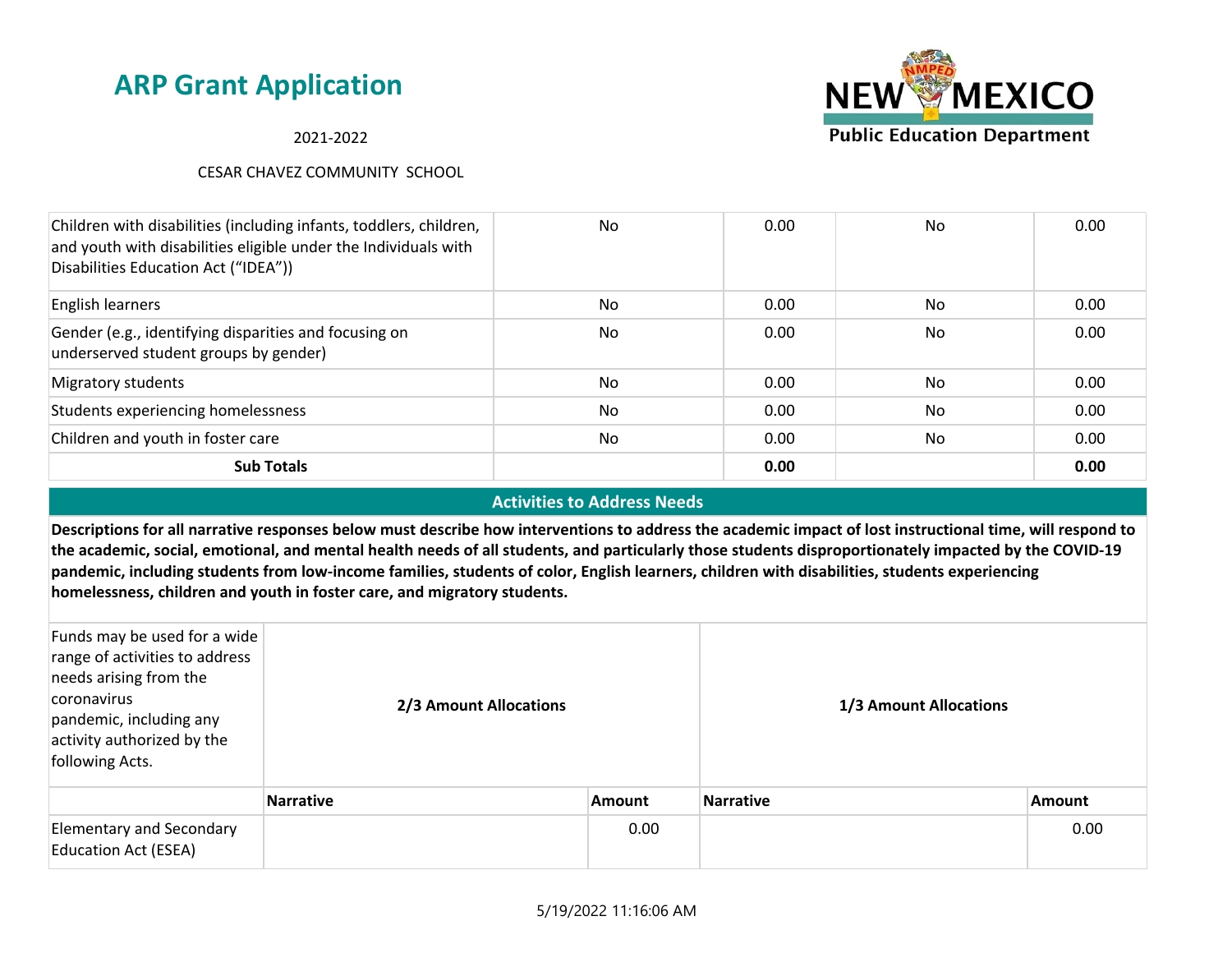2021-2022



| Individuals with Disabilities<br><b>Education Act (IDEA)</b>                   | 0.00 | 0.00 |
|--------------------------------------------------------------------------------|------|------|
| <b>Adult Education and Family</b><br>Literacy Act (AEFLA)                      | 0.00 | 0.00 |
| Carl D. Perkins Career and<br>Technical Education Act of<br>2006 (Perkins CTE) | 0.00 | 0.00 |
|                                                                                | 0.00 | 0.00 |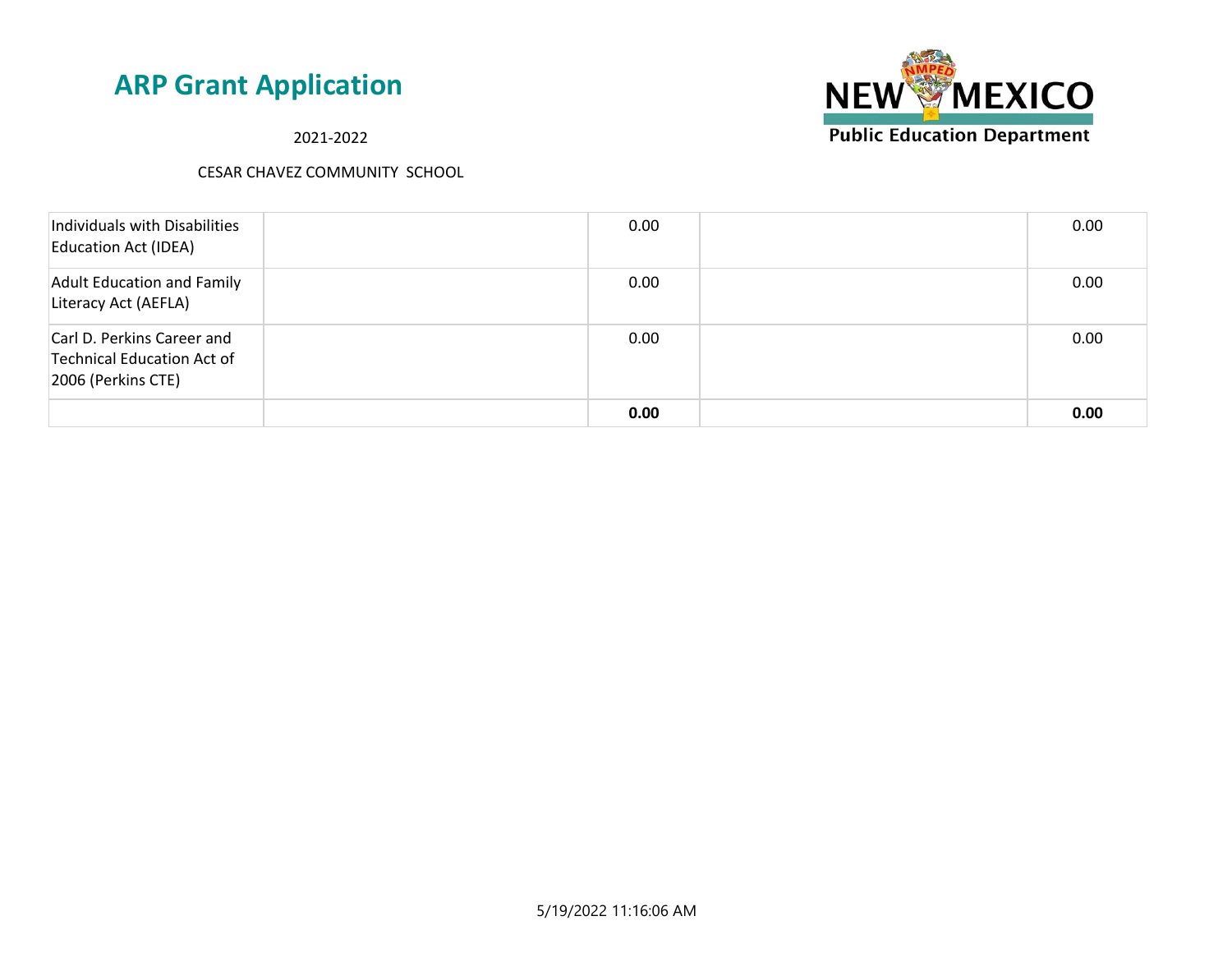2021-2022



| <b>Response Efforts - COVID 19</b>                                                                                                                                                                                                                                                                                                                                                                                                                                                                                                                                                                                                                                                                                                                                                                                                                                                                                            |                  |               |                  |               |  |
|-------------------------------------------------------------------------------------------------------------------------------------------------------------------------------------------------------------------------------------------------------------------------------------------------------------------------------------------------------------------------------------------------------------------------------------------------------------------------------------------------------------------------------------------------------------------------------------------------------------------------------------------------------------------------------------------------------------------------------------------------------------------------------------------------------------------------------------------------------------------------------------------------------------------------------|------------------|---------------|------------------|---------------|--|
| <b>Allowable Activities for Remaining</b><br><b>Funds. Consistent with PED's priority</b><br>to close the digital divide, LEAs must<br>explain how they are using ARP ESSER<br>funds to ensure access to digital<br>devices and other technology for at-<br>risk students and teachers who need<br>them, as well as Internet technology<br>support services. Digital devices must<br>be capable of meeting at-risk<br>students' remote learning needs and<br>teachers' remote teaching needs.<br>Digital devices must allow for the<br>reliable download and upload of<br>assignments, streaming of<br>instructional videos, and participation<br>in individual and group video<br>conferencing. In the category below<br>"purchasing instructional technology,"<br>please include in the narrative an<br>explanation of how the LEA is meeting<br>this priority and a dollar amount that<br>will be used for these purposes. | ARP ESSER 2/3    |               | ARP ESSER 1/3    |               |  |
|                                                                                                                                                                                                                                                                                                                                                                                                                                                                                                                                                                                                                                                                                                                                                                                                                                                                                                                               | <b>Narrative</b> | <b>Amount</b> | <b>Narrative</b> | <b>Amount</b> |  |
| Training and professional development<br>on sanitizing and minimizing the<br>spread of infectious diseases                                                                                                                                                                                                                                                                                                                                                                                                                                                                                                                                                                                                                                                                                                                                                                                                                    |                  | 0.00          |                  | 0.00          |  |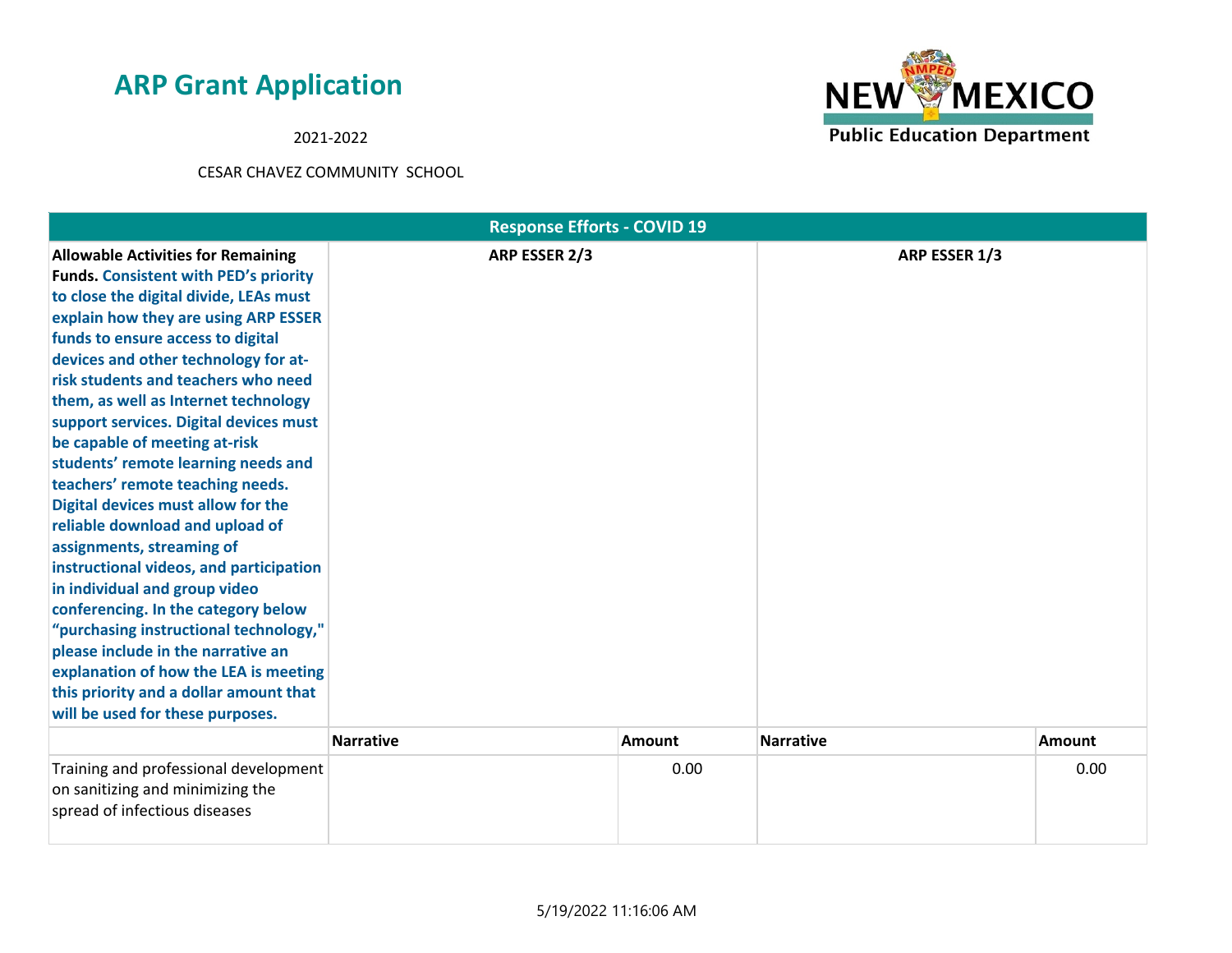2021-2022



| Purchasing supplies to sanitize and<br>clean the LEA's facilities                                                                                                                                               | 0.00 | 0.00 |
|-----------------------------------------------------------------------------------------------------------------------------------------------------------------------------------------------------------------|------|------|
| Repairing and improving school<br>facilities to reduce risk of virus<br>transmission and exposure to<br>environmental health hazards                                                                            | 0.00 | 0.00 |
| Improving indoor air quality                                                                                                                                                                                    | 0.00 | 0.00 |
| Addressing the needs of children from<br>low-income families, children with<br>disabilities, English learners, racial and<br>ethnic minorities, students<br>experiencing homelessness, and foster<br>care youth | 0.00 | 0.00 |
| Developing and implementing<br>procedures and systems to improve<br>the preparedness and response efforts<br>of LEAs                                                                                            | 0.00 | 0.00 |
| Planning for or implementing activities<br>during long-term closures, including<br>providing meals to eligible students<br>and providing technology for online<br>learning                                      | 0.00 | 0.00 |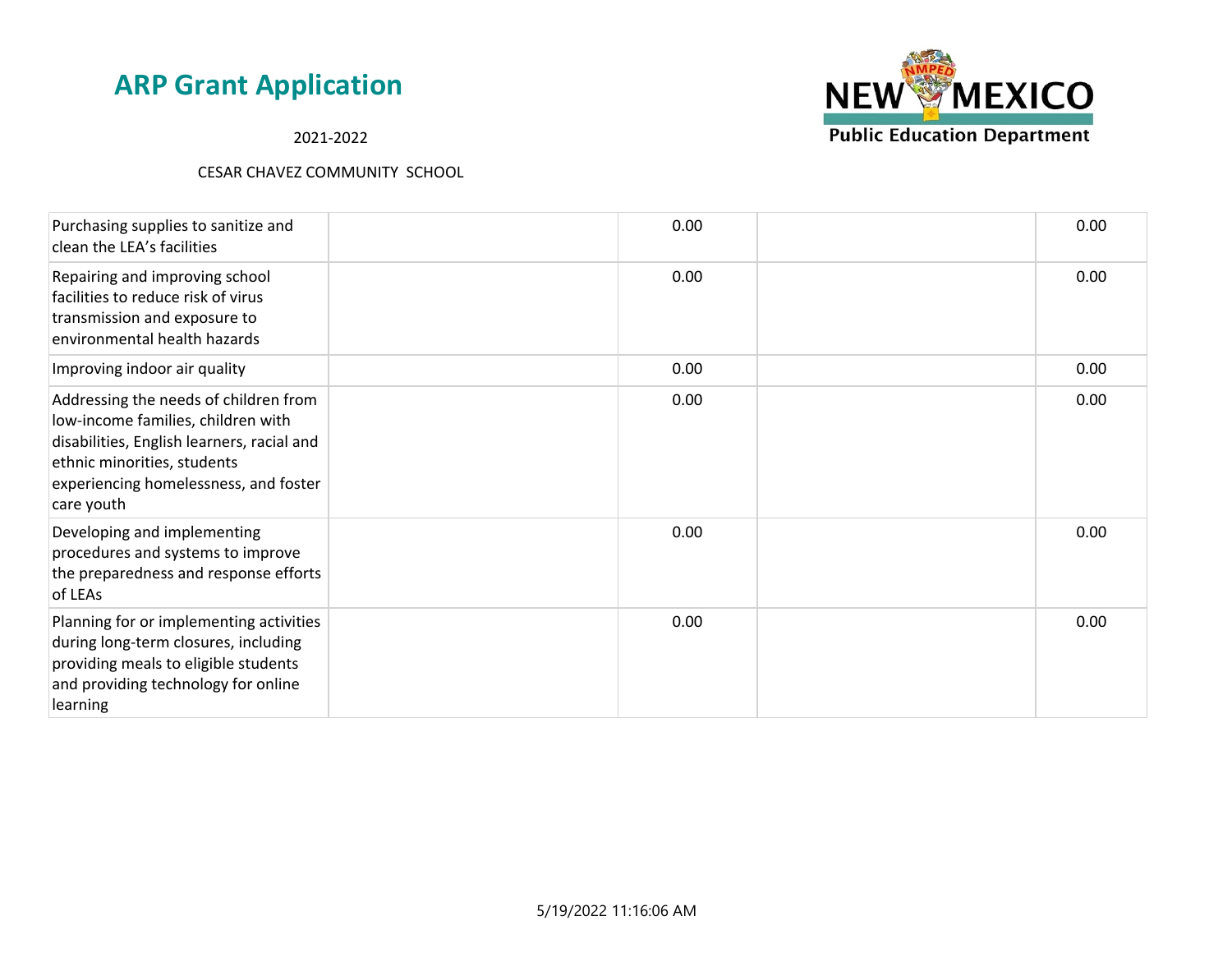### 2021-2022



| Purchasing educational technology<br>(including hardware, software,<br>connectivity, assistive technology, and<br>adaptive equipment) for students that<br>aids in regular and substantive<br>educational interaction between<br>students and their classroom<br>instructors, including students from<br>low-income families and children with<br>disabilities (see above for additional<br>requirements for this activity) | Our school is meeting the educational<br>technology needs of our community by<br>utilizing a combination of CARES I, II,<br>Special Capital Outlay, Appleseed Grant,<br>and IM Allocations. In so doing, we are<br>able to ensure that every student has<br>interactive technology at home, such as<br>Chromebooks, as well as support for wi-<br>fi connectivity. We have also purchased<br>education software to serve student<br>learning needs. Our technology aids in<br>regular and substantive education<br>interaction between students and their<br>teachers, including students from low-<br>income families, English Language<br>Learner students and Students with<br>disabilities. | 0.00       | Our school is meeting the educational<br>technology needs of our community by<br>utilizing a combination of CARES I, II,<br>Special Capital Outlay, Appleseed<br>Grant, and IM Allocations. In so doing,<br>we are able to ensure that every<br>student has interactive technology at<br>home, such as Chromebooks, as well<br>as support for wi-fi connectivity. We<br>have also purchased education<br>software to serve student learning<br>needs. Our technology aids in regular<br>and substantive education interaction<br>between students and their teachers,<br>including students from low-income<br>families, English Language Learner<br>students and Students with disabilities. | 0.00       |
|-----------------------------------------------------------------------------------------------------------------------------------------------------------------------------------------------------------------------------------------------------------------------------------------------------------------------------------------------------------------------------------------------------------------------------|-------------------------------------------------------------------------------------------------------------------------------------------------------------------------------------------------------------------------------------------------------------------------------------------------------------------------------------------------------------------------------------------------------------------------------------------------------------------------------------------------------------------------------------------------------------------------------------------------------------------------------------------------------------------------------------------------|------------|-----------------------------------------------------------------------------------------------------------------------------------------------------------------------------------------------------------------------------------------------------------------------------------------------------------------------------------------------------------------------------------------------------------------------------------------------------------------------------------------------------------------------------------------------------------------------------------------------------------------------------------------------------------------------------------------------|------------|
| Providing mental health services and<br>supports, including through the<br>implementation of evidence based full-<br>service community schools and hiring<br>of counselors                                                                                                                                                                                                                                                  |                                                                                                                                                                                                                                                                                                                                                                                                                                                                                                                                                                                                                                                                                                 | 0.00       |                                                                                                                                                                                                                                                                                                                                                                                                                                                                                                                                                                                                                                                                                               | 0.00       |
| Planning and implementing activities<br>related to summer learning and<br>supplemental after-school programs                                                                                                                                                                                                                                                                                                                |                                                                                                                                                                                                                                                                                                                                                                                                                                                                                                                                                                                                                                                                                                 | 0.00       |                                                                                                                                                                                                                                                                                                                                                                                                                                                                                                                                                                                                                                                                                               | 0.00       |
| <b>Addressing learning loss</b>                                                                                                                                                                                                                                                                                                                                                                                             |                                                                                                                                                                                                                                                                                                                                                                                                                                                                                                                                                                                                                                                                                                 | 0.00       |                                                                                                                                                                                                                                                                                                                                                                                                                                                                                                                                                                                                                                                                                               | 0.00       |
| Other activities that are necessary to<br>maintain operation of and continuity<br>of and services, including continuing to<br>employ existing or hiring new LEA and                                                                                                                                                                                                                                                         | In order to increase learning and help<br>navigate through potential learning loss,<br>we are maintaining small classes (with a<br>maximum of 17 students) and also                                                                                                                                                                                                                                                                                                                                                                                                                                                                                                                             | 358,705.71 | In order to increase learning and help<br>navigate through potential learning<br>loss, we are maintaining small classes<br>(with a maximum of 17 students) and                                                                                                                                                                                                                                                                                                                                                                                                                                                                                                                                | 207,006.39 |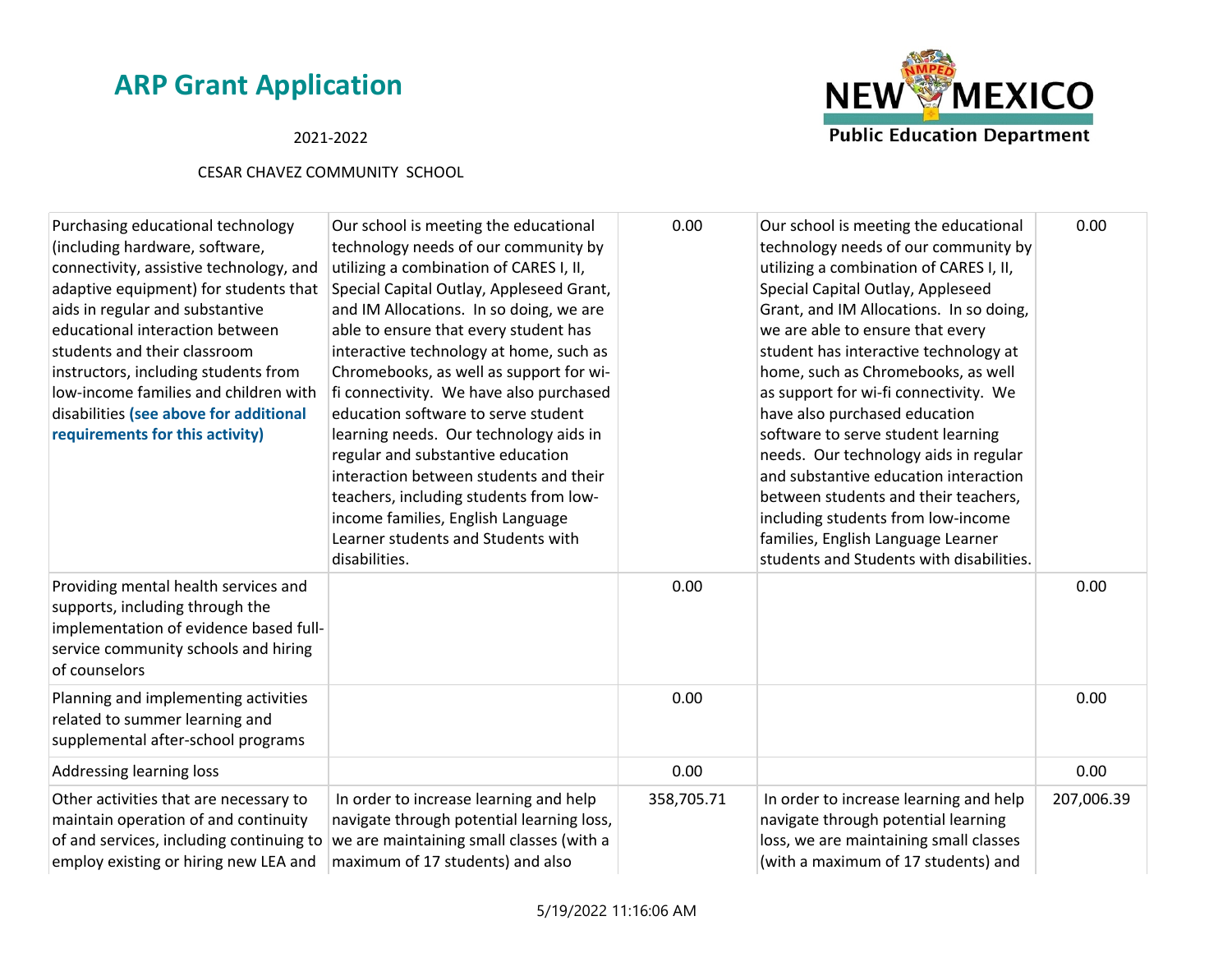#### 2021-2022

#### CESAR CHAVEZ COMMUNITY SCHOOL

school staff school staff utilizing educational assistants to provide extra support in many of our classes. We are utilizing funds to continue to employ school staff for these purposes, including an Educational Assistant position which was previously funded through a grant which has since expired. 100% of our students are underrepresented including 100% free lunch, 84% Latinx and large numbers of SWD's and ELL students. 20% or more of funds will go toward an Educational Assistant position to provide one on one tutoring for students struggling academically as well as toward a Social Worker/Counselor position to provide extra social emotional support. As per researched based best practice, our Tutoring is conducted at school (Zoom), during school hours, and scheduled daily for at least 30 minutes each. Our tutoring is conducted by teachers and professional Educational Assistants who are well trained and supervised. https://ies.ed.gov/ncee/edlabs/regions/ west/Blogs/Details/34

> "Findings revealed the essence of academic motivation—namely, the importance of relationships in nurturing

also utilizing educational assistants to provide extra support in many of our classes. We are utilizing funds to continue to employ school staff for these purposes, including an Educational Assistant position which was previously funded through a grant which has since expired.

100% of our students are underrepresented including 100% free lunch, 84% Latinx and large numbers of SWD's and ELL students. 20% or more of funds will go toward an Educational Assistant position to provide one on one tutoring for students struggling academically as well as toward a Social Worker/Counselor position to provide extra social emotional support. As per researched based best practice, our Tutoring is conducted at school (Zoom), during school hours, and scheduled daily for at least 30 minutes each.

Our tutoring is conducted by teachers and professional Educational Assistants who are well trained and supervised.

https://ies.ed.gov/ncee/edlabs/region s/west/Blogs/Details/34

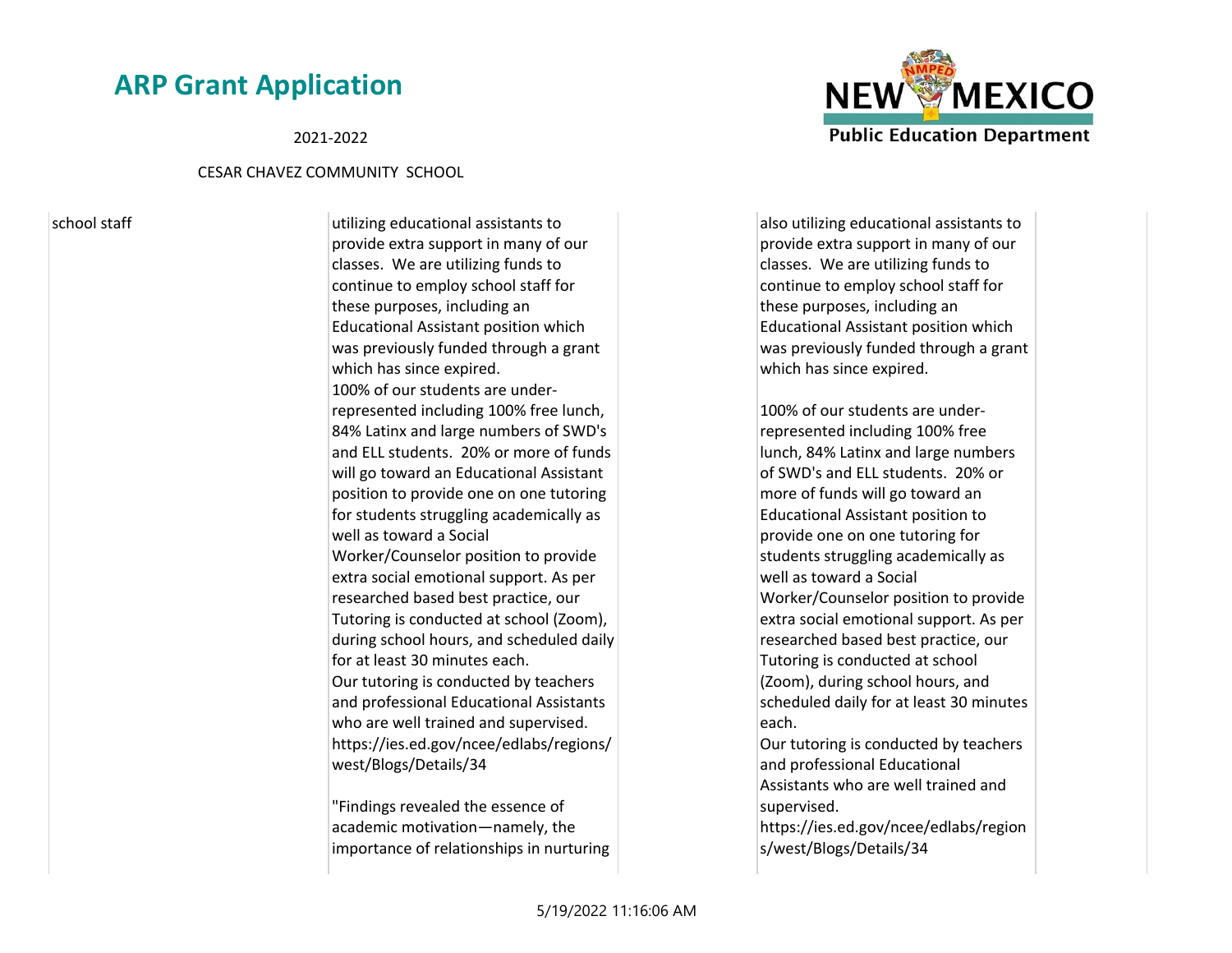**NEW MEXICO Public Education Department** 

2021-2022

|                                                                                                                                                                                   | such motivation. Implications highlight<br>caring relationships as a key factor,<br>fostered through dropout prevention<br>programs that use counseling.<br>Additional implications include the use<br>of career interventions to construct<br>future orientations, the influence of<br>family, and the need for assistance to<br>gain academic self-efficacy."<br>https://eric.ed.gov/?id=EJ859333 |            | "Findings revealed the essence of<br>academic motivation-namely, the<br>importance of relationships in<br>nurturing such motivation.<br>Implications highlight caring<br>relationships as a key factor, fostered<br>through dropout prevention programs<br>that use counseling. Additional<br>implications include the use of career<br>interventions to construct future<br>orientations, the influence of family,<br>and the need for assistance to gain<br>academic self-efficacy."<br>https://eric.ed.gov/?id=EJ859333 |            |
|-----------------------------------------------------------------------------------------------------------------------------------------------------------------------------------|-----------------------------------------------------------------------------------------------------------------------------------------------------------------------------------------------------------------------------------------------------------------------------------------------------------------------------------------------------------------------------------------------------|------------|----------------------------------------------------------------------------------------------------------------------------------------------------------------------------------------------------------------------------------------------------------------------------------------------------------------------------------------------------------------------------------------------------------------------------------------------------------------------------------------------------------------------------|------------|
| Coordinating preparedness and<br>response efforts with State, local,<br>Tribal, and territorial public health<br>departments to prevent, prepare for,<br>and respond to COVID-19. |                                                                                                                                                                                                                                                                                                                                                                                                     |            |                                                                                                                                                                                                                                                                                                                                                                                                                                                                                                                            |            |
|                                                                                                                                                                                   | <b>Sub Totals</b>                                                                                                                                                                                                                                                                                                                                                                                   | 358,705.71 |                                                                                                                                                                                                                                                                                                                                                                                                                                                                                                                            | 207,006.39 |

| <b>Program Consultation</b>                                                                               |                      |                      |                      |  |  |
|-----------------------------------------------------------------------------------------------------------|----------------------|----------------------|----------------------|--|--|
| To the extent present, describe how the LEA has meaningfully engaged the<br>following stakeholder groups: | Date(s)<br>Consulted | Date(s)<br>Consulted | Date(s)<br>Consulted |  |  |
| Students                                                                                                  | 3/11/2021            | 4/22/2021            | 5/13/2021            |  |  |
| <b>Families</b>                                                                                           | 2/25/2021            | 3/17/2021            | 4/29/2021            |  |  |
| School and district administrators (including Special Education administrators)                           | 3/11/2021            | 4/22/2021            | 5/13/2021            |  |  |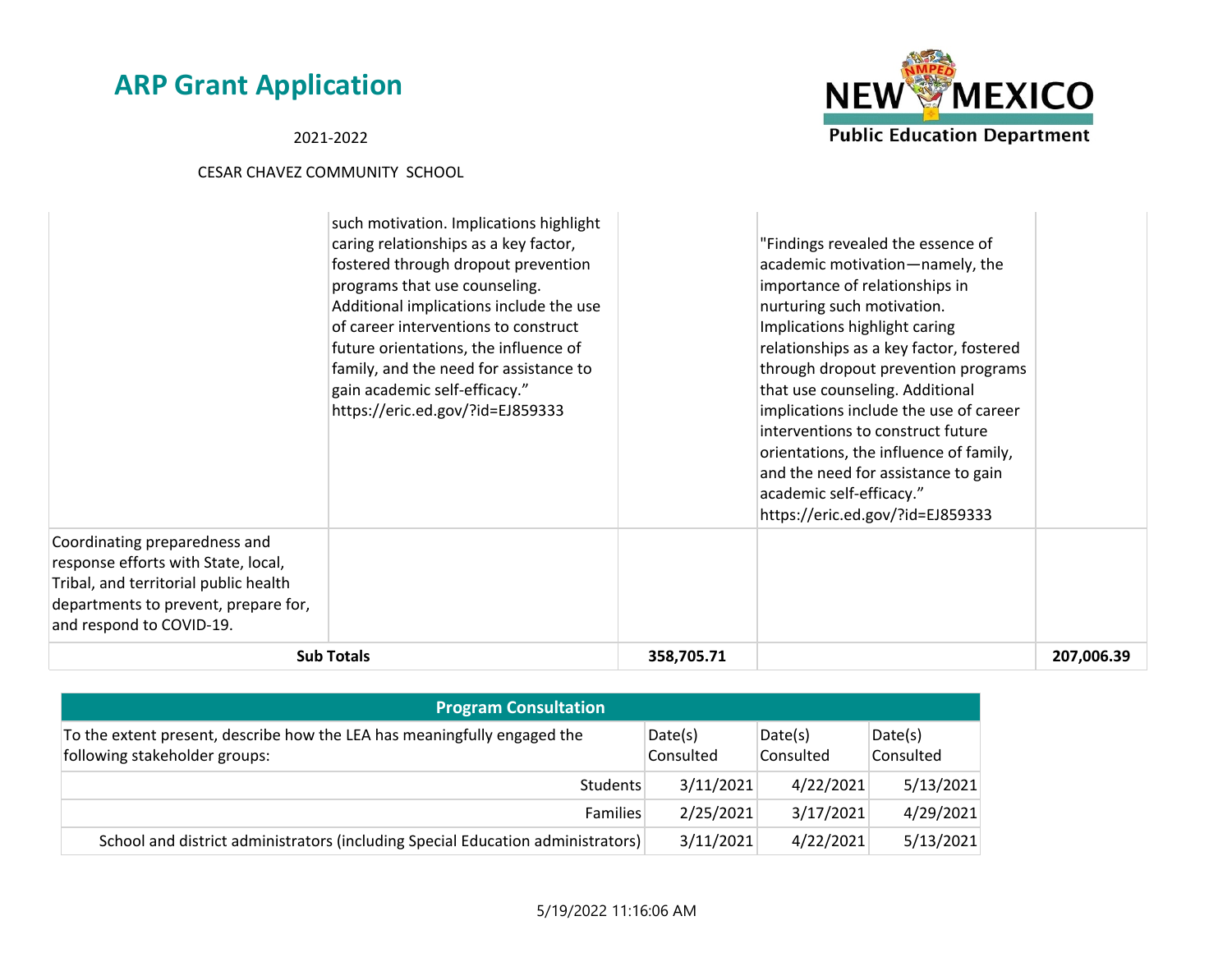

### 2021-2022

| Teachers                                                               | 3/11/2021 | 4/22/2021 | 5/13/2021 |
|------------------------------------------------------------------------|-----------|-----------|-----------|
| Principals                                                             | 3/11/2021 | 4/22/2021 | 5/13/2021 |
| School leaders                                                         | 3/11/2021 | 4/22/2021 | 5/13/2021 |
| Other educators                                                        | 3/11/2021 | 4/22/2021 | 5/13/2021 |
| School support personnel                                               | 3/11/2021 | 4/22/2021 | 5/13/2021 |
| Unions                                                                 |           |           |           |
| Tribes(if applicable)                                                  |           |           |           |
| Civil rights organizations (including disability rights organizations) | 3/11/2021 | 4/22/2021 | 5/13/2021 |
| Superintendents                                                        | 3/11/2021 | 4/22/2021 | 5/13/2021 |
| Charter school leaders (if applicable)                                 | 3/11/2021 | 4/22/2021 | 5/13/2021 |
| Stakeholders representing the interests of:                            |           |           |           |
| Children with disabilities                                             | 3/11/2021 | 4/22/2021 | 5/13/2021 |
| English learners                                                       | 3/11/2021 | 4/22/2021 | 5/13/2021 |
| Children experiencing homelessness                                     | 3/11/2021 | 4/22/2021 | 5/13/2021 |
| Children in foster care                                                | 3/11/2021 | 4/22/2021 | 5/13/2021 |
| Migratory students                                                     |           |           |           |
| Children who are incarcerated                                          |           |           |           |
| Other underserved students                                             | 3/11/2021 | 4/22/2021 | 5/13/2021 |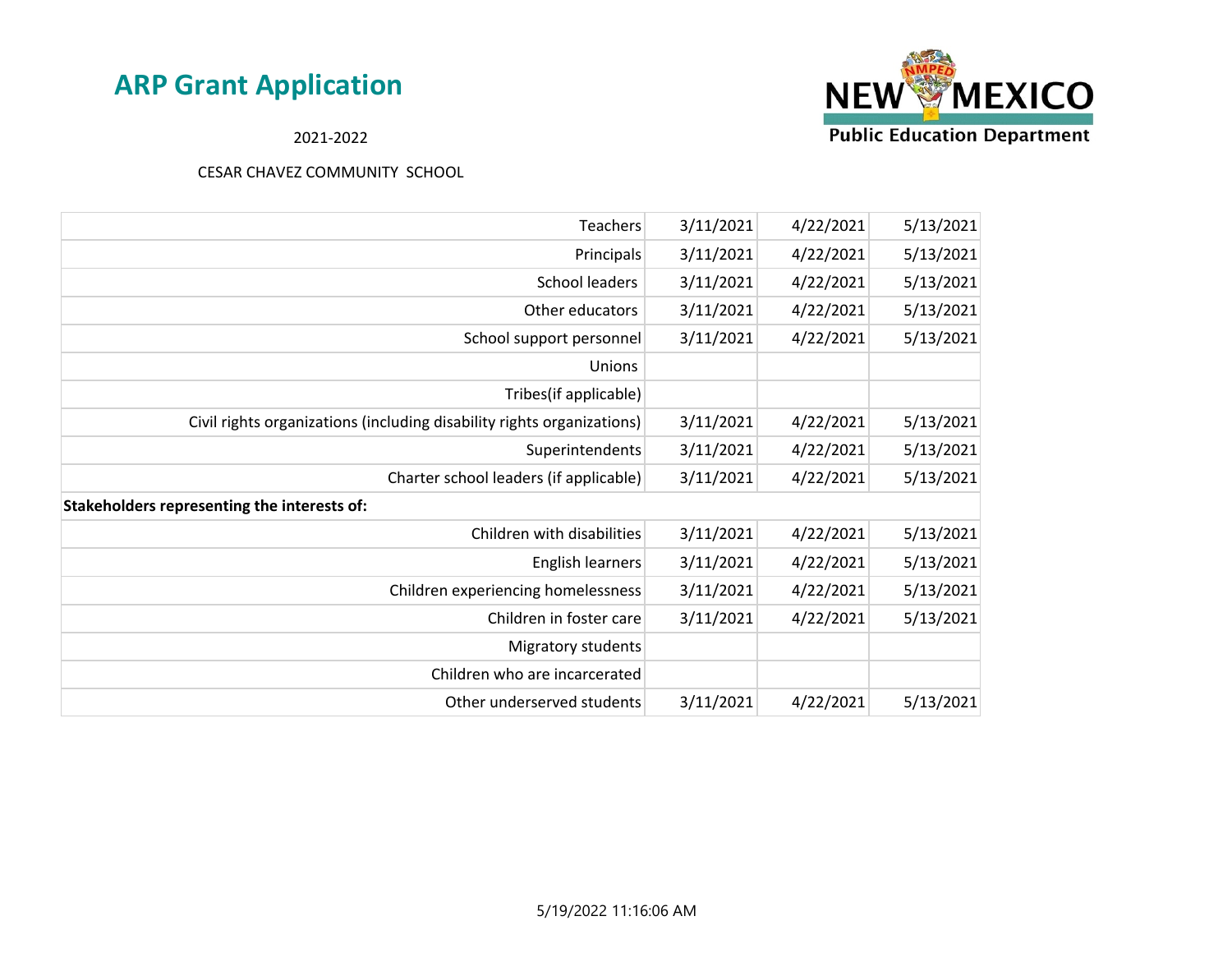**NEW MEXICO Public Education Department** 

2021-2022

#### CESAR CHAVEZ COMMUNITY SCHOOL

Interim Final Requirement: Under this requirement, an SEA must engage in meaningful consultation with various stakeholder groups on its ARP ESSER plan and give the public an opportunity to provide input on the development of the plan and take such input into account. Specifically, an SEA is required to consult with students; families; Tribes (if applicable); civil rights organizations (including disability rights organizations); school and district administrators (including special education administrators); superintendents; charter school leaders (if applicable); teachers, principals, school leaders, other educators, school staff, and their unions; and stakeholders representing the interests of children with disabilities, English learners, children experiencing homelessness, children in foster care, migratory students, children who are incarcerated, and other underserved students in the development of its ARP ESSER plan. Under the requirement, an SEA must also provide the public with the opportunity to provide input in the development of the plan and take such input into account.

\*Meaningful consultation means each stakeholder group was afforded multiple opportunities to provide feedback on the LEAs ARP application prior to the application being submitted. Pursuant to 2 C.F.R. § 200.332(a)(5), all sub recipients as identified in Exhibit A, attached to this sub award, must permit PED and auditors access to records and financial statements as necessary.

| <b>Indirect Cost Rate</b>                     |              |             |                       |                              |      |                    |                         |                       |
|-----------------------------------------------|--------------|-------------|-----------------------|------------------------------|------|--------------------|-------------------------|-----------------------|
|                                               | Indirect Y/N | Allocations | Indirect Cost<br>Rate | Indirect Cost D Fixed Assets |      | Indirect<br>Amount | Indirect Base<br>Amount | <b>Budget Balance</b> |
| ARP ESSER 1/3 rd<br><b>Indirect Cost Rate</b> | No           | 224,191.07  | 8                     | 1.08                         | 0.00 | 0.00               | 0.00                    | 0.00                  |
| ARP ESSER 2/3 rd<br><b>Indirect Cost Rate</b> | No           | 448,382.14  | 8                     | 1.08                         | 0.00 | 0.00               | 0.00                    | 0.00                  |

### **Required Information - GEPA**

#### Required Narrative Please describe how the LEA will comply with the requirements of section 427 of GEPA (20 U.S.C. 1228a). The description must include information on the steps the LEA proposes to take to permit students, teachers, and other program beneficiaries to overcome barriers (including barriers based on gender, race, color, national origin, disability, and age) that impede equal access to, or participation in, the program. CCCS will use funds to overcome potential barriers to full and equitable access by providing one on one tutoring for all students during school extended hours, as well as providing professional development for school staff to develop practices of equity in education and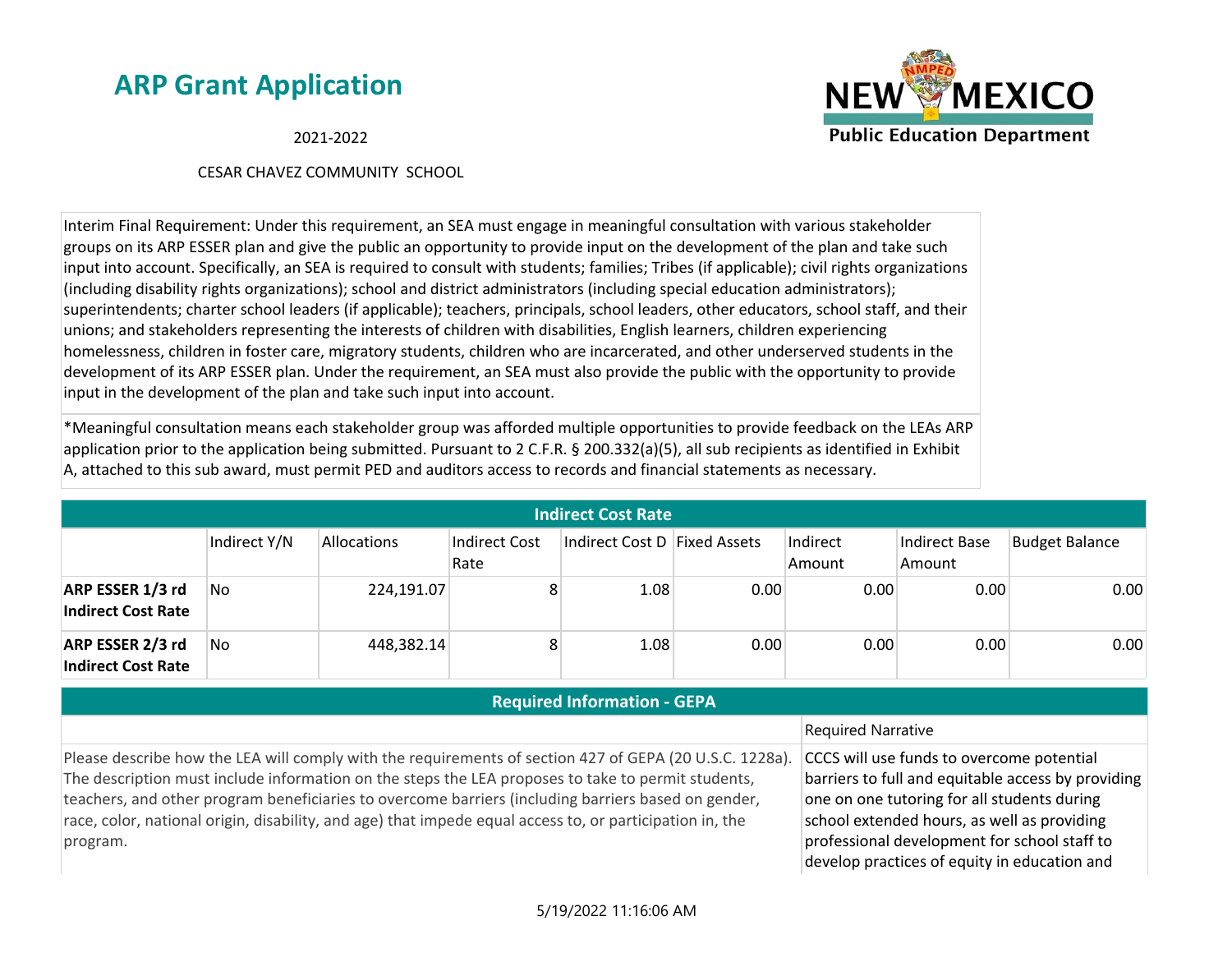2021-2022

### CESAR CHAVEZ COMMUNITY SCHOOL

For examples of applicable, relevant, acceptable responses, please see: https://www2.ed.gov/fund/grant/apply/appforms/gepa427.doc

#### GEPA Rubric

A satisfactory answer

• Describes potential barriers to accessing aspects of the proposed spending plan based on criteria such as gender, race, color, national origin, (dis)ability, and age

• Describes steps that will be taken to eliminate or reduce those barriers to ensure equitable access

May require revision

• May not clearly or completely describe potential barriers to accessing aspects of the proposed spending daily during regular school hours and outside of plan based on criteria such as gender, race, color, national origin, (dis)ability, and age

• May not clearly or completely describe steps that will be taken to eliminate or reduce those barriers to ensure equitable access



CTE. CCCS anticipates barriers of families within Lower Socio-economic status groups will struggle with attendance due to added stressors at home as well as the need for teenage children to work to help support their families. We address this barrier by paying for an Attendance Interventionist Position at the school as well as enough staff to provide mentoring to every student/family enrolled. Tutoring, to help students catch up on missed work, is provided scheduled class times. Social emotional barriers can stop a student from being willing or ready to engage in school at all and we address this by prioritizing this need and addressing mental health needs as we continue to provide academic supports. Further, it has been a barrier to find and hire highly qualified staff for the necessary positions; we have addressed this by advertising widely over as much time as possible.

CCCS has provided the following trainings: New Mexico Summer Equity courses through NAPE, English Language Learner Training through SREB, and Cultural and Linguistical Responsiveness Training with Sharroky Hollie.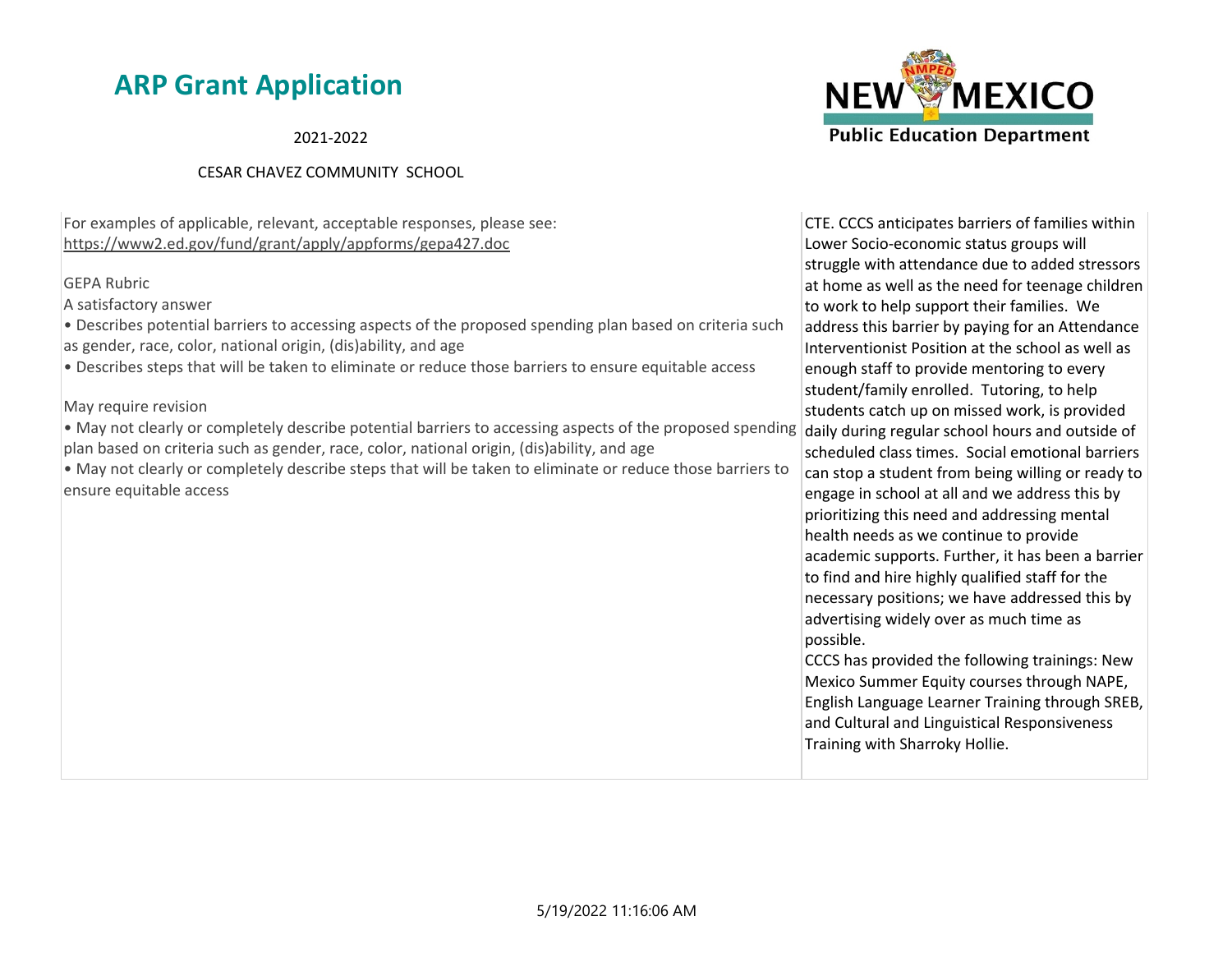2021-2022



| The LEA agrees to comply with the following requirements regarding Maintenance of Equity for High<br>Poverty Schools:<br>(c) LOCAL EDUCATIONAL AGENCY MAINTENANCE OF EQUITY FOR HIGH [1] POVERTY SCHOOLS. - (1) IN<br>GENERAL.—As a condition of receiving funds under section 2001, a local educational agency shall not, in<br>fiscal year 2022 or 2023 - (A) reduce per-pupil funding (from combined State and local funding) for any<br>high [1] poverty school served by such local educational agency by an amount that exceeds— (i) the total<br>reduction in local educational agency funding (from combined State and local funding) for all schools<br>served by the local educational agency in such fiscal year (if any); divided by (ii) the number of children<br>enrolled in all schools served by the local educational agency in such fiscal year; or (B) reduce per-pupil,<br>full-time equivalent staff in any high-poverty school by an amount that exceeds $-$ (i) the total reduction<br>True<br>in full-time equivalent staff in all schools served by such local educational agency in such fiscal year (if<br>any); divided by (ii) the number of children enrolled in all schools served by the local educational agency<br>in such fiscal year. (2) EXCEPTION. — Paragraph (1) shall not apply to a local educational agency in fiscal<br>year 2022 or 2023 that meets at least 1 of the following criteria in such fiscal year: (A) Such local<br>educational agency has a total enrollment of less than 1,000 students. (B) Such local educational agency<br>operates a single school. (C) Such local educational agency serves all students within each grade span<br>with a single school. (D) Such local educational agency demonstrates an exceptional or uncontrollable<br>circumstance, such as unpredictable changes in student enrollment or a precipitous decline in the<br>financial resources of such agency, as determined by the Secretary of Education<br>The LEA agrees to make publicly available a copy of the LEA's re-entry plan on the LEA's website no later<br>True<br>than June 24, 2021 |  |  |
|----------------------------------------------------------------------------------------------------------------------------------------------------------------------------------------------------------------------------------------------------------------------------------------------------------------------------------------------------------------------------------------------------------------------------------------------------------------------------------------------------------------------------------------------------------------------------------------------------------------------------------------------------------------------------------------------------------------------------------------------------------------------------------------------------------------------------------------------------------------------------------------------------------------------------------------------------------------------------------------------------------------------------------------------------------------------------------------------------------------------------------------------------------------------------------------------------------------------------------------------------------------------------------------------------------------------------------------------------------------------------------------------------------------------------------------------------------------------------------------------------------------------------------------------------------------------------------------------------------------------------------------------------------------------------------------------------------------------------------------------------------------------------------------------------------------------------------------------------------------------------------------------------------------------------------------------------------------------------------------------------------------------------------------------------------------------------------------------------------------------------------------------|--|--|
|                                                                                                                                                                                                                                                                                                                                                                                                                                                                                                                                                                                                                                                                                                                                                                                                                                                                                                                                                                                                                                                                                                                                                                                                                                                                                                                                                                                                                                                                                                                                                                                                                                                                                                                                                                                                                                                                                                                                                                                                                                                                                                                                              |  |  |
|                                                                                                                                                                                                                                                                                                                                                                                                                                                                                                                                                                                                                                                                                                                                                                                                                                                                                                                                                                                                                                                                                                                                                                                                                                                                                                                                                                                                                                                                                                                                                                                                                                                                                                                                                                                                                                                                                                                                                                                                                                                                                                                                              |  |  |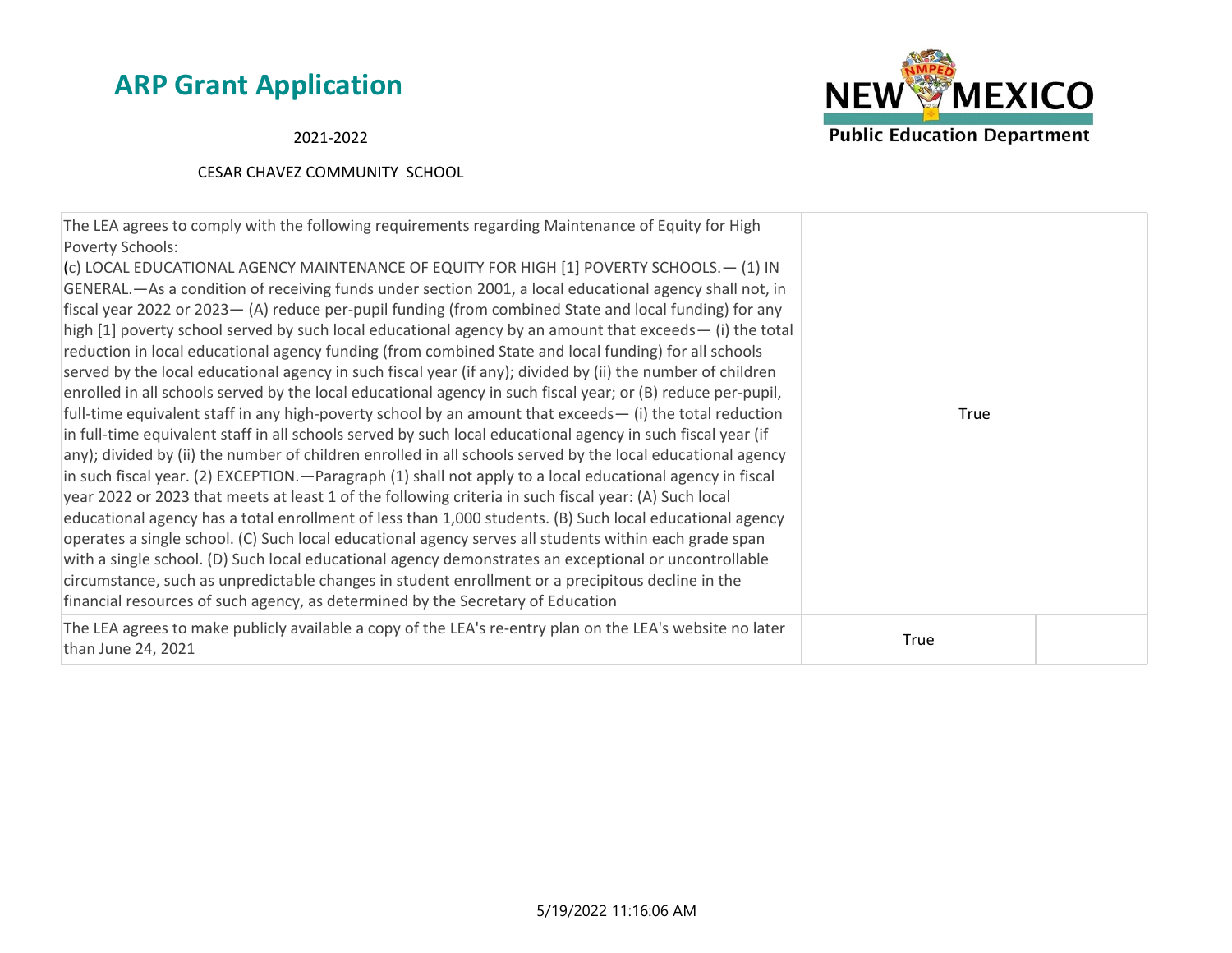2021-2022

#### CESAR CHAVEZ COMMUNITY SCHOOL

Instructions:

During the period of the ARP ESSER award established in section 2001(a) of the ARP Act (i.e., until September 30, 2023), an LEA must periodically, but no less frequently than every six

months, review and, as appropriate\*, revise and post its plan for safe return to in-person instruction and continuity of services. Consistent with section 2001(i)(2) of the ARP Act, which requires an LEA to seek public comment on the development of its plan, an LEA must seek public input and take such input into account in determining whether to revise its plan and, if it determines revisions are necessary, on the revisions it makes to its plan, i.e., the LEA must seek public input on whether to revise its plan and on any revisions to its plan no less frequently than every six months (taking into consideration the timing of significant changes to CDC guidance on reopening schools). The requirement clarifies that, if the LEA revises its plan, the revised plan must address each of the aspects of safety currently recommended by the CDC or, if the CDC has updated its safety recommendations at the time the LEA is revising its plan, each of the updated safety recommendations.

Under this requirement, the plans must be: In an understandable and uniform format; to the extent practicable, written in a language that parents can understand or, if not practicable, orally translated; and upon request by a parent who is an individual with a disability, provided in an alternative format accessible to that parent.

In the fields below, please provide a link to the LEA's most current posted plan on the LEA's website, and the date the plan was posted to the LEA's website.

| <b>First Posting</b>        | https://edbf6916-abf1-464e-<br>$ac32-$<br>3a98f3357a53.filesusr.com/ugd/<br>5c9ecd 8444b531b3f048bc9b52<br>9cde18af3ca8.pdf, CCC - Re-<br>entry Plan |            |
|-----------------------------|------------------------------------------------------------------------------------------------------------------------------------------------------|------------|
| Second Posting (if needed*) | https://www.cesarchavezcharte<br>r.net/_files/ugd/5c9ecd_31635e<br>1a86264aa885df12754036b1a1.<br>pdf, Continuation of Services<br>Plan              | 11/29/2021 |
| Third Posting (if needed*)  |                                                                                                                                                      |            |